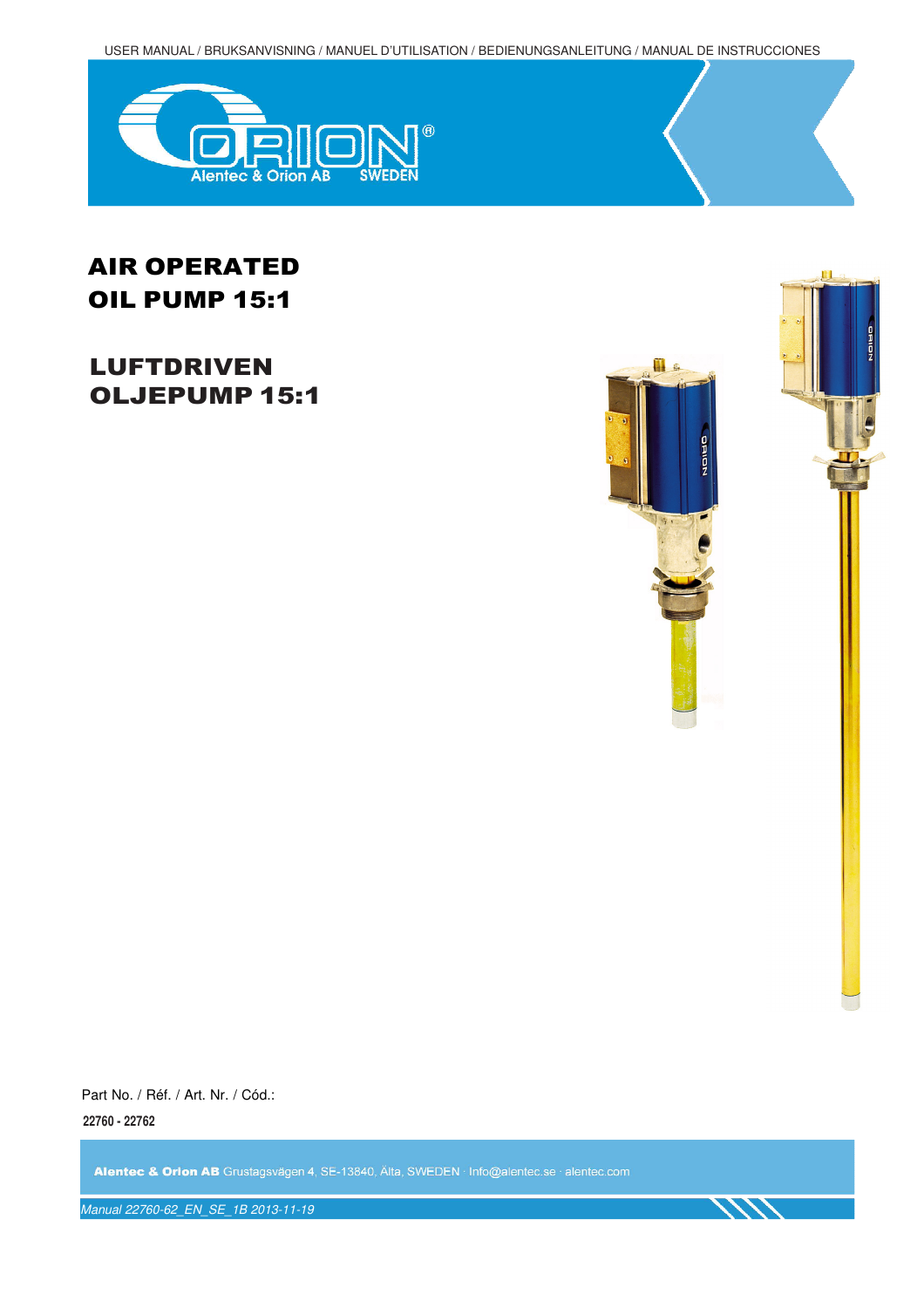| <b>Technical data</b>                                              | 22760                                         | 22762                                         |
|--------------------------------------------------------------------|-----------------------------------------------|-----------------------------------------------|
| Pressure ratio                                                     | 15:1                                          | 15:1                                          |
| Total length                                                       | 500 mm                                        | 1180 mm                                       |
| Pump tube length                                                   | 235 mm                                        | 910 mm                                        |
| Pump tube diameter                                                 | $Ø32$ mm                                      | Ø32 mm                                        |
| Weight                                                             | 4.5 kg/ 9.9 lbs                               | 6.0 kg/ 13.2 lbs                              |
| Max air pressure                                                   | 1.0 Mpa/ 145 psi                              | 1.0 Mpa/ 145 psi                              |
| Min air pressure                                                   | 0.4 Mpa/ 58 psi                               | 0.4 Mpa/ 58 psi                               |
| Max fluid pressure                                                 | 15.0 Mpa/ 2175 psi                            | 1.50 Mpa/ 2175 psi                            |
| Burst pressure                                                     | Min. 20.0 Mpa/ 2900<br>psi                    | Min. 20.0 Mpa/ 2900<br>psi                    |
| Free delivery (Motor Oil SAE 10-30 at 20°C at max air<br>pressure) | approx. 15 l/min                              | approx. 15 l/min                              |
| Air inlet thread                                                   | BSP $\frac{1}{4}$ " female/ G $\frac{1}{4}$ " | BSP 1/4" female/ G 1/4"                       |
| Fluid outlet thread                                                | BSP $\frac{3}{4}$ " female/ G $\frac{3}{4}$ " | BSP $\frac{3}{4}$ " female/ G $\frac{3}{4}$ " |
| Fluid inlet                                                        | BSP $\frac{3}{4}$ " female/ G 1"              | Slit                                          |
| Noice level at 0,7 MPa                                             | 86 dB                                         | 86 dB                                         |
| Drum adapter, G 2" (BSP 2")                                        | Included                                      | Included                                      |

| Tekniska data                                                           | 22760                                         | 22762                                         |
|-------------------------------------------------------------------------|-----------------------------------------------|-----------------------------------------------|
| Tryckförhållande                                                        | 15:1                                          | 15:1                                          |
| Totallängd                                                              | 500 mm                                        | 1180 mm                                       |
| Pumprörslängd                                                           | 235 mm                                        | 910 mm                                        |
| Pumprörs diameter                                                       | Ø32 mm                                        | $\varnothing$ 32 mm                           |
| Vikt                                                                    | 4.5 kg                                        | $6.0$ kg                                      |
| Max. lufttryck                                                          | $1.0$ Mpa                                     | $1.0$ Mpa                                     |
| Min. lufttryck                                                          | $0.4$ Mpa                                     | $0.4$ Mpa                                     |
| Max. vätsketryck                                                        | 15.0 Mpa                                      | 1.50 Mpa                                      |
| Sprängtryck                                                             | Min. 20.0 Mpa                                 | Min. 20.0 Mpa                                 |
| Fritt avgivet flöde (Motorolja SAE 10-30 vid 20°C vid<br>max.lufttryck) | approx. 15 l/min                              | approx. 15 l/min                              |
| Luftanlutning                                                           | BSP $\frac{1}{4}$ " female/ G $\frac{1}{4}$ " | BSP $\frac{1}{4}$ " female/ G $\frac{1}{4}$ " |
| Vätskeutlopp                                                            | BSP $\frac{3}{4}$ " female/ G $\frac{3}{4}$ " | BSP $\frac{3}{4}$ " female/ G $\frac{3}{4}$ " |
| Vätskeinlopp                                                            | BSP 3/4" female/ G 1"                         | <b>Slits</b>                                  |
| Buller vid 0.7 Mpa                                                      | 86 dB                                         | 86 dB                                         |
| Fatadapter G 2"                                                         | Ingår                                         | Ingår                                         |

## **General**

The air operated pump has two main parts. One double acting air motor driving a double acting liquid pump. The liquid is sucked into the pump tube through the bottom valve when the piston is on the upward stroke and is discharged in both up- and down strokes.

The relationship between the area of the air piston and the area of the pump piston decides the pressure ratio.

The pressure ratio is 15:1 and the theoretic pressure when the pump has stopped is 15 times higher than the air pressure. The air is exhausted through a sintered brass silencer.

## **Allmänt**

Den tryckluftsdrivna vätskepumpen har två huvuddelar: En dubbelverkande kolvmotor och en dubbelverkande vätskedel. Vätskan sugs in i pumpröret genom bottenventilen vid uppåtgående rörelse på kolven. Vätska trycks ut både vid uppåtgående och nedåtgående rörelse.

Förhållandet mellan luftkolvens area och pumpkolvens area anger tryckförstärkningen. Tryckförstärkningen är 15:1 och det teoretiska trycket blir, när pumpen stannat, 15 gånger högre än det ingående lufttrycket.

Returluften blåses ut och dämpas via en ljuddämpare som är tillverkad av sintrad mässing.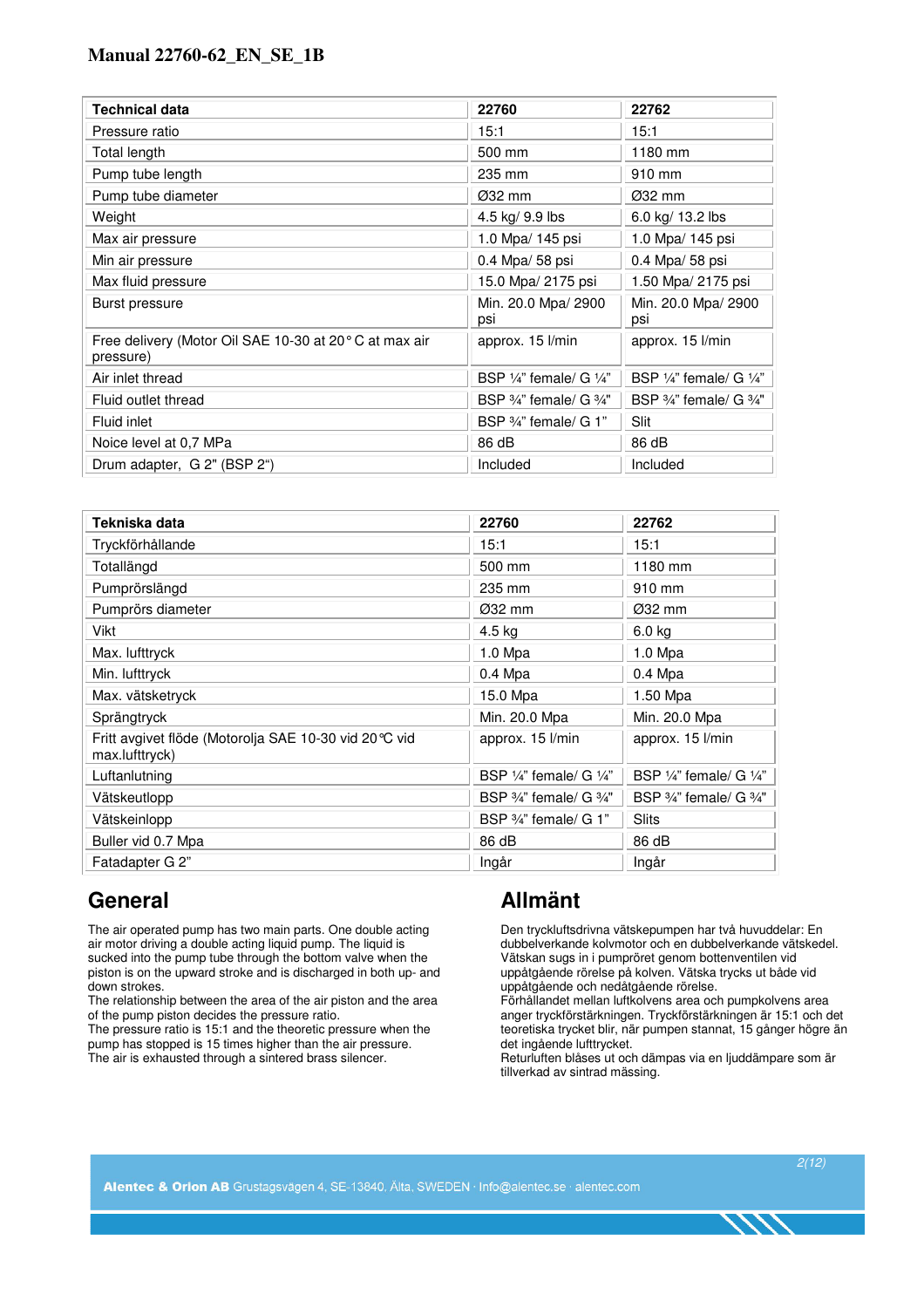## **Safety precautions**

The pump is to be used with non-corrosive fluids like oil, light grease and may not be used for other purposes. It must not be used for pumping petrol or other explosive liquids.

**Important!** The pump contains zinc and aluminium materials, which can react with some solvents and create explosive gases.

Check that all accessories/components are suitable for the working pressure of the system.

Do not exceed the maximum air pressure of the pump 1.0 MPa (10 Bar).

The system must be tested to 1.3 times the working pressure before being put into operation. All test results must be kept and filed together with this manual.

Close and disconnect the air supply and relieve the liquid pressure in the system before any work to the pump or the system is carried out.

Only use genuine manufacturers spare parts. Never use any worn or damaged spare parts.

Do not direct outlet valves or any other dispensing valve against the body or any other person as the liquid can penetrate the skin or damage the eyes. In the event of accidental penetration of the liquid into the skin or eyes seek immediate medical advice

Periodically inspect all system components for leakage or damage, especially the hoses which can be worn out due to wear and age. Rectify any defects immediately.

If there is a risk of the line pressure increasing due to direct heat on the pipe work from example hot air blowers, heaters, radiators etc. causing the fluid to expand in the pipe work, a pressure relief valve must be fitted to prevent the equipment to fail, or hoses to burst. This pressure relief valve should be fitted into the pump housing or between the pump outlet and the discharge hose.

Always turn off the air pressure to the pump when the premises are unattended.

## **Produktsäkerhetsanvisningar**

Pumpen är avsedd för pumpning av icke korrosiva och petroleumbaserade vätskor som oljor och löst fett. Pumpen får EJ användas för andra ändamål eller för pumpning av bensin eller andra explosiva vätskor. **Viktigt!** Pumpen innehåller zink och aluminium som kan reagera med vissa lösningsmedel och bilda explosiva gaser.

Kontrollera att alla anslutna komponenter är avsedda och lämpade för systemets arbetstryck.

Använd inte högre lufttryck än nödvändigt för att uppnå lämplig systemfunktion.

Provtryck alla rörledningar med 1.3 x systemets arbetstryck innan det tas i drift. Provtryckningen ska dokumenteras och sparas tillsammans med denna bruksanvisning.

Stäng av eller koppla bort trycklufttillförseln och avlasta vätskeledningen innan något arbete på pump eller system påbörjas

Använd eller återmontera aldrig en sliten eller skadad detalj.

Rikta aldrig ventilens eller andra distributionsenheters utloppsmunstycke mot någon kroppsdel eller någon annan person. En tunn stråle av vätskan tränger lätt igenom huden och kan skada ögonen. Skulle trots denna varning ändå, olja eller liknade medel tryckas in i huden, kontakta omedelbart läkare för vidare undersökning.

Kontrollera regelbundet alla komponenter med avseende på läckage och eventuella skador. Speciellt slangledningar är utsatta för nötning och åldring.

Om det finns risk för tryckhöjning av vätskan genom uppvärmning av rören eller genom att slangar blir överkörda måste en säkerhetsventil monteras. Den ska monteras i därför avsett hål på utloppshuset eller mellan pump och rörledning så nära pumpens utlopp som möjligt.

Stäng alltid av eller koppla bort tryckluften till pumpen över natten och vid driftsuppehåll över helger och liknande. Det kan inträffa slangbrott, läckage från ventiler eller mätverk etc. och då kan en större volym olja läcka ut och t.ex. hamna i avloppet.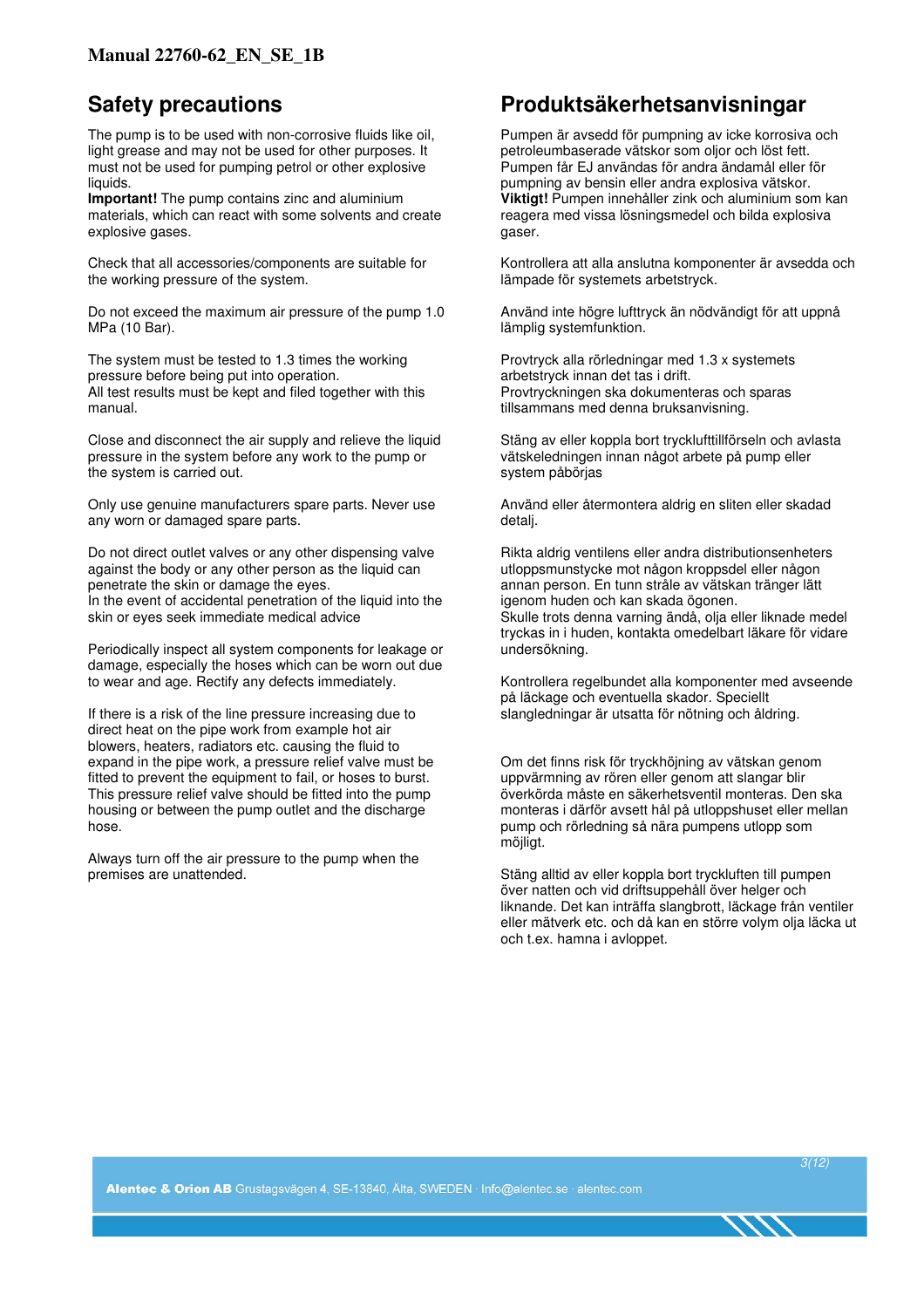## **Installation**

## **Mobile Units**

Remove the protective packing from the pump including plugs in the air inlet and the fluid outlet.

Remove the drum adaptor from the pump tube. Mount the adapter into the 2" hole in the drum or pump bracket.

Put the pump vertically into the drum and lock the pump so that the outlet comes into the desired position. Set the pump 10-15 mm clear of the bottom of the drum and lock the pump with the adapter.

Connect the liquid outlet hose into the outlet of the pump (G 3/4" F). Mount the air nipple into the air inlet (G 1/4"  $F$ ).

**Important!** If the air pressure in the system is higher than the working pressure of the pump it will be necessary to install an air regulator and gauge into the air line prior to the pump.

A shut-off valve should always be installed into the air line before fixing the air hose, filter, regulator and gauge.

The pump is pre-lubricated with *Silicon* grease. It is not necessary to use a lubricator under normal operating conditions.

**Important!** If a lubricator has been used with the pump it is necessary to continue using it. This is because the oil from the lubricator will have washed the silicon grease away. If the lubricator is not continuously used this could result in the pump being damaged.

## **Installation**

### **Mobila enheter**

Tag bort skyddsemballage och skyddspluggar från pumpen

Tag bort fatadaptern från pumpröret. Montera den i därför avsett hål, ex.vis. i fatets eller väggfästets 2"-gänga.

Sätt ner pumpen vertikalt i fatet och vrid pumpen så att utloppet kommer i önskad riktning. Ställ in pumprörsnivån så att det blir ca 10-15 mm spel mot fatets botten och lås därefter fast pumpen med fatadaptern. Anslut utloppsslangen mot pumpens utlopp (G3/4"inv.). Montera luftsnabbkopplingen i pumpens luftanslutningshål (G1/4" inv.)

**Viktigt!** Om tryckluftledningen har högre tryck än det som pumpen ska användas för måste en tryckluftsregulator med manometer monteras före pumpen

En avstängningsventil ska alltid monteras på uttagsstället för tryckluft. Den monteras före ev. filter/regulator.

Pumpen är initialsmord med SILIKON-fett. Den behöver ej någon tillsatssmörjning under normala driftsförhållanden.

**Viktigt!** Om det finns en monterad luftsmörjare och denna är eller har varit inkopplad mot pumpen måste man fortsätta med att alltid ha luftsmörjare inkopplad. Detta för att oljan från luftsmörjaren tvättar bort silikonfettet. Slutar man med tilläggssmörjningen får man slitageskador i luftmotorn.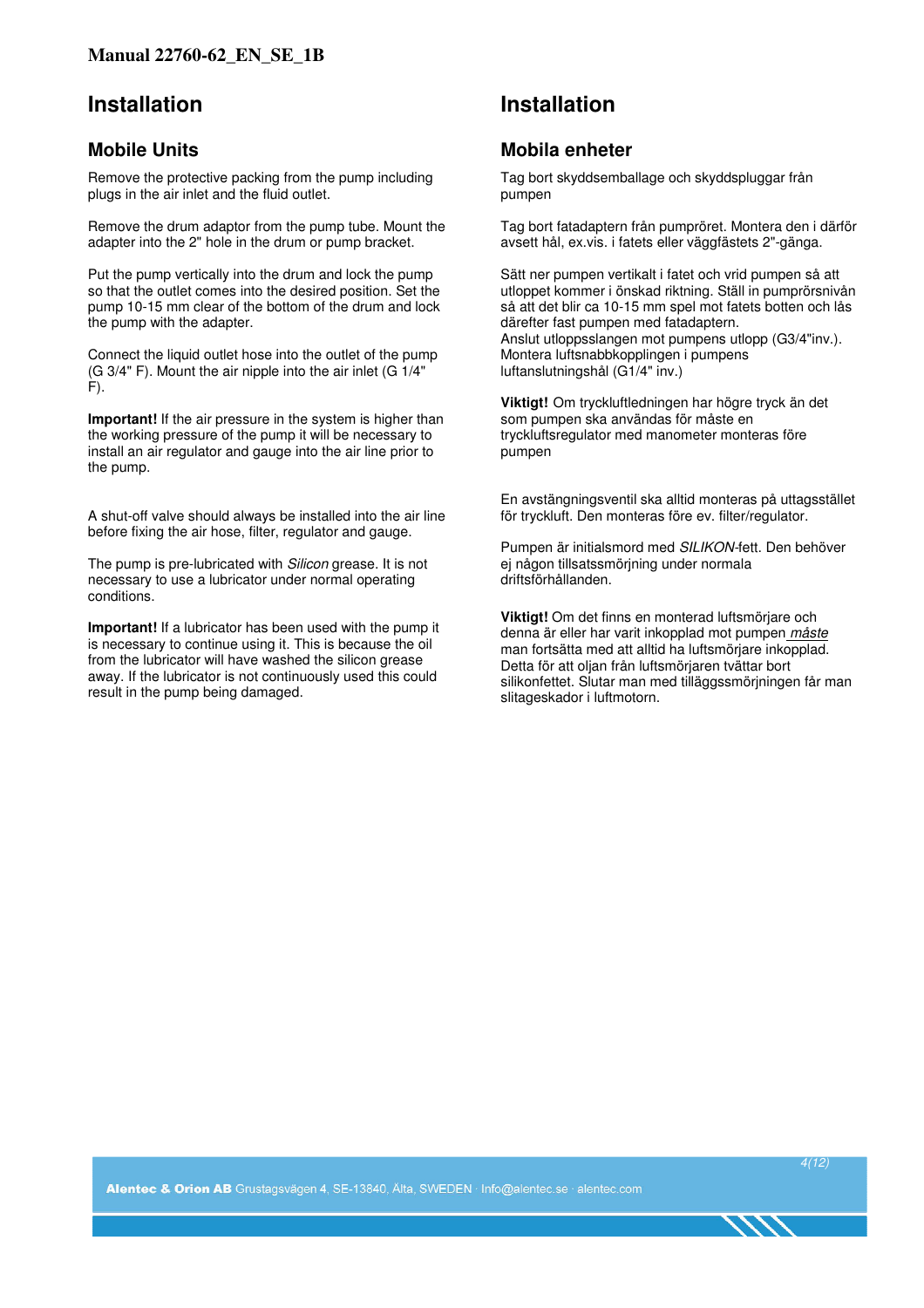#### **Fixed installations.**

Besides the above mentioned, please also note the following.

The pipe work must be installed according to local regulations for this type of equipment.

Do not mount a pump directly onto a sheet metal wall or similar construction, which can create noise resonance and augment the normal noise level of the pump.

A hose must be mounted between the outlet of the pump and the fixed pipe work. This hose should have sufficient length to make it possible to lift the pump in and out of the drum or tank without difficulty.

A shut-off valve must always be installed at the beginning of the pipe work to make service easier and to make it possible to cut off the flow of liquid when necessary.

At each branch and before each hose reel outlet a shutoff valve should be installed. It is also advisable to fit an oil filter. The shut off valve and oil filter should have the same pressure rating as the corresponding working pressure of the system.

When starting up the system for the first time, all valves and meters should be opened to bleed air from the system. If air gets compressed in the pipe work, this could damage the meters. It may be necessary to bleed the system at a high point to release any air pockets. These air pockets can be difficult to remove, but they have to be removed so that the meters and solenoid valves work correctly. In a monitored system it is essential to bleed all air from the system.

If there are filters mounted in the system to take care of dirt, it will be necessary to clean out these filters from time to time, especially after a new system has been installed.

Do not let the pump run fast when starting up a new system or changing barrels in an existing system. Start the pump by lowering the air pressure on initial priming and increase the air pressure gradually as the system is primed. In a new system always check that there are no oil leaks.

### **Stationära anläggningar**

Utöver det föregående gäller även följande

Rörledningssystemet ska utföras med iakttagande av de rörledningsbestämmelser och normer som myndigheterna har beslutat ska gälla för denna typ av utrustning.

Montera aldrig en pump direkt på en plåtvägg, eller annan liknande konstruktion som kan ge resonansljud och förstärka pumpens normala ljudnivå.

En slangledning ska monteras mellan pumpens utloppsanslutning och rörledningen. Den ska ha en längd som gör det möjligt att utan besvär lyfta pumpen i och ur fatet.

En avstängningsventil ska alltid monteras i början av rörledningen för att underlätta vid service och för möjlighet att stänga av flödet vid behov.

Vid varje förgrening och före varje slangrulle/uttagsställe ska en avstängningsventil monteras. Den ska ha en tryckklass som motsvarar maximalt arbetstryck i systemet.

Vid första uppstart ska alla mätverk och avstängningsventiler öppnas för att låta den annars innestängda luften komma ut. Om man komprimerar luft i rörledningen och sedan öppnar en ventil eller ett mätverk kan det uppstå skador både på mätverk och på den person som eventuellt befinner sig framför munstycksöppningen. Ibland kan det bli nödvändigt att lossa på någon högt belägen koppling eller skarv för att få bort luftfickor. Dessa luftfickor kan vara svåra att bli av med och de måste avlägsnas för att mätverk, magnetventiler och eventuella övervakningssystem ska kunna arbeta på rätt sätt utan onödiga störningar.

De filter som finns installerade i systemet ska regelbundet kontrolleras och rengöras. Filterinsatsen bytes om det anses nödvändigt.

Om det inte finns ett stationärt filter monterat i systemet för att ta hand om eventuella smutspartiklar som kommer med vid fatbyte respektive fyllning av tankar, ska ett temporärt filter monteras i samband med uppstart. Detta för att ta hand om smutspartiklar som annars kan komma att pumpas ut i rörledningssystemet.

Låt inte pumpen "rusa" under uppstart eller vid byte av fat när rörledningen återfylls. Sänk farten på pumpen genom att sänka lufttrycket. Kontrollera under uppfyllning att inget läckage finns i systemet.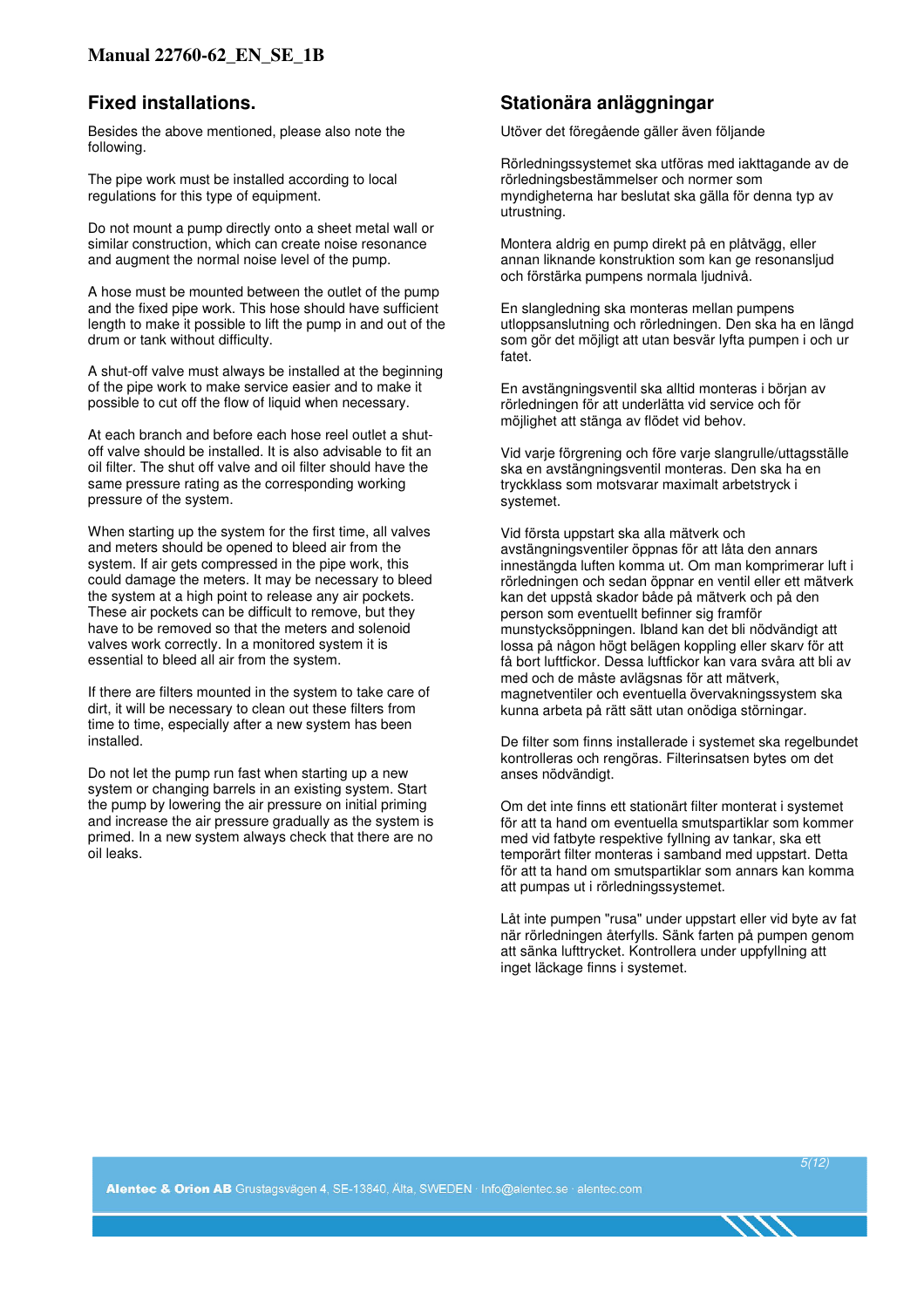## **Maintenance**

For your personal safety disconnect the air motor from the air line and relieve the system pressure before any service is undertaken.

Check the following regularly:

Air filter: empty and clean out.

If a lubricator is installed it should always be filled with air tool oil or similar.

Mineral based motor oil, SAE 10, can also be used. Synthetic oil or other oils must not be used.

Possible leakage in the connections and couplers.

All connected hoses for wear or possible damage.

Keep the lubricant and the equipment clean and free from dirt.

When changing drums it is especially important that the pump tube and bottom valve are kept off the floor and free from dirt. The dirt will otherwise enter the pump and contaminate the oil and possibly damage the pump. Put the pump into a clean drum or rest it on a bracket while changing the drum.

Have a spillage container available when unloading or uncoupling the pipe work.

Re-check all the connections in the system for leakage after the first 6-8 hours of operation.

## **Underhåll**

Vid allt arbete på utrustningen skall tryckluften alltid stängas av med ventilen eller genom att snabbkopplingen kopplas bort. Därefter skall rörledningen avlastas från allt vätsketryck.

Töm och gör rent i luftfilter med avseende på kondenserat vatten och försmutsning.

Om luftsmörjare är monterad skall denna alltid vara fylld med luftverktygsolja eller motsvarande (Vanlig petroleumbaserad motorolja, SAE 10, går också bra). Syntetisk motorolja eller andra oljor får EJ användas.

Kontrollera att det inte finns någon form av läckage i anslutningar eller kopplingar.

Titta och känn på alla anslutna slangledningar och kontrollera dem med avseende på slitage och eventuella skador.

Håll alltid uppställningsplatsen och utrustningen ren och fri från spån eller andra oljespillupp-samlingsmaterial. Allt smuts och liknande som kommer ned i fatet, kommer att pumpas ut i rörledningssystemet.

Vid byte av fat är det särskilt viktigt att det inte fastnar smuts eller andra föroreningar på pumpröret. Smutsen följer med ned i fatet och förorenar oljan. Se till att det finns någon form av kärl, (väl rengjort) eller upphängningsanordning att placera pumpen i vid bytet.

Ha ett uppsamlingskärl till hands vid avlastning eller bortkoppling av rörledning.

Efterdra följande detaljer efter de första 6 - 8 driftstimmarna:

Dra inte för hårt.

- A) Pumprör mot luftmotor.
- B) Bottenventil mot pumprör.
- C) Luftmotorns alla fästskruvar (2 x 4 st).
- D) Alla anslutningar mot slang- eller rörledning.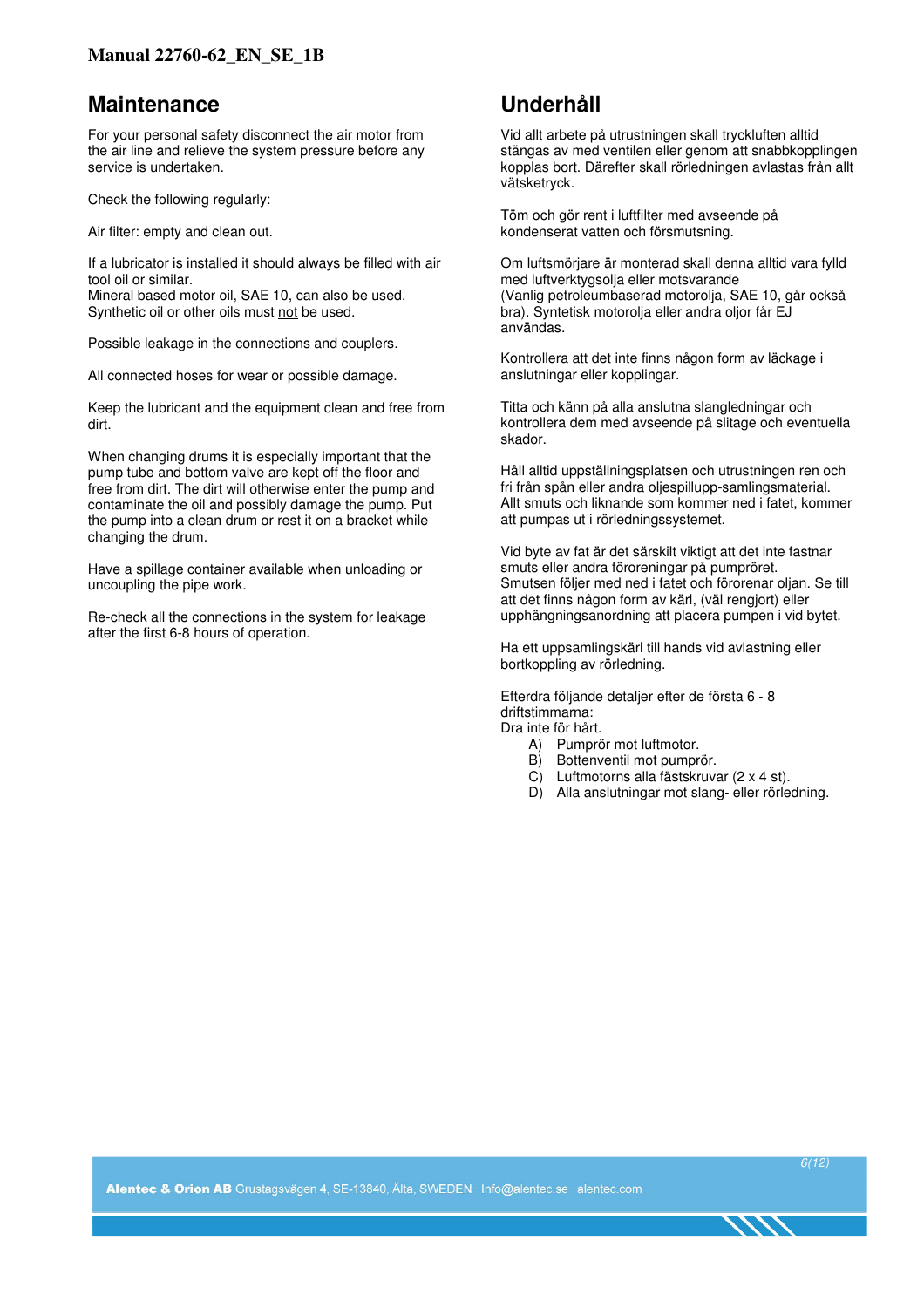## **Service**

For your personal safety disconnect the air motor from the air supply before any service is undertaken.

All screws and threads are right handed unless otherwise indicated.

Avoid damage to packings and all moving surfaces. When servicing the pump, all parts should be protected from dirt, especially the cylinder and the central bar. Keep the working area and tools clean.

Be very careful when dismantling and assembling the Orings and seals. At the least suspicion that parts are damaged or worn out, these parts must be replaced.

Clean and grease all surfaces with silicon grease or similar, especially all O-rings and moving surfaces before re-assembling.

Use Kerosene or similar liquids for cleaning the parts. If a water-based fluid is used, all parts must be dried, immediately and carefully, directly after cleaning in order to avoid any corrosion.

### **Exchange of packings between air motor and pump tube**

Fasten the outlet housing of the pump into a vice with the pump in a horizontal position. Loosen the 4 lower screws (Pos 30) and pull off the air motor with the complete valve mechanism. Unscrew the pump tube with a strap wrench. Do not use a pipe wrench since this will damage the pump tube.

Do not pull off the pump tube (Pos 16 or 17) completely. Only pull it enough to get access to knock out the clamping pin (Pos 11). Unscrew the piston rod (Pos 15 or 18).

Pull the central bar (Pos 14) out through the outlet body. Inspect all working surfaces and replace it if necessary.

Release the lock rings (Pos 7) to get access to the Upackings (Pos 9). Push the U-packings and their respective sleeves (Pos 12, x2) upwards, and (Pos 12, x1) downwards, out of the pump body.

## **Service**

För din personliga säkerhet ska luftmotorn vara frånkopplad från tryckluftsnätet under allt servicearbete utom vid en ev. provkörning då stor försiktighet skall iakttas.

Alla skruvar och gängade detaljer är högergängade om inte annat tydligt anges.

Undvik repor och skador på tätningar och glidytor. Under allt arbete skall delarna skyddas från stoft och föroreningar. I synnerhet skall cylinderlopp och centralstången skyddas. Håll arbetsbänken och verktygen rena!

Var mycket försiktig vid demontering och montering av Oringar och manschetter. Vid minsta misstanke om förslitning eller skada i samband med isärtagning resp. återmontering skall de bytas. O-ringar som ej är elastiska, har slitskador eller formats efter sina spår skall alltid bytas.

Rengör och fetta in alla tätnings- och glidytor med Silikonfett eller motsvarande. I synnerhet skall alla O-ringar och tätningar smörjas in

före återmontering.

Använd helst varnolen eller liknande vätska vid rengörning av delar. Om vattenbaserad vätska används måste delarna torkas, omedelbart och noggrant direkt efter tvätt, för att förhindra att korrosion uppkommer.

### **Byte av manschettpackning mellan luftmotor och pumprör**

Fäst pumpens utloppshus i ett skruvstycke med pumpröret vågrätt. Lossa de 4 undre skruvarna (Pos 30) och drag bort hela luftmotorn med sin mekanism.

Lossa pumpröret med en "strap"-tång (bandtång). Används rörtång riskerar man att skada pumpröret. Drag inte av pumpröret helt utan endast så mycket att man kommer åt att slå bort stiftet (Pos 17). Gänga av förlängningskolvstången (Pos 15 resp. 18).

Drag upp centralstången (Pos 14) genom utloppshuset. Inspektera alla tätningsytor med avseende på slitage och skador.

För att byta manschetterna (Pos 9) lossas låsringarna (Pos 7). Tryck sedan manschetterna med sina respektive styrningar (Pos 12, 2 st) uppåt, och (Pos 12, 1 st) nedåt ut ur utloppshuset.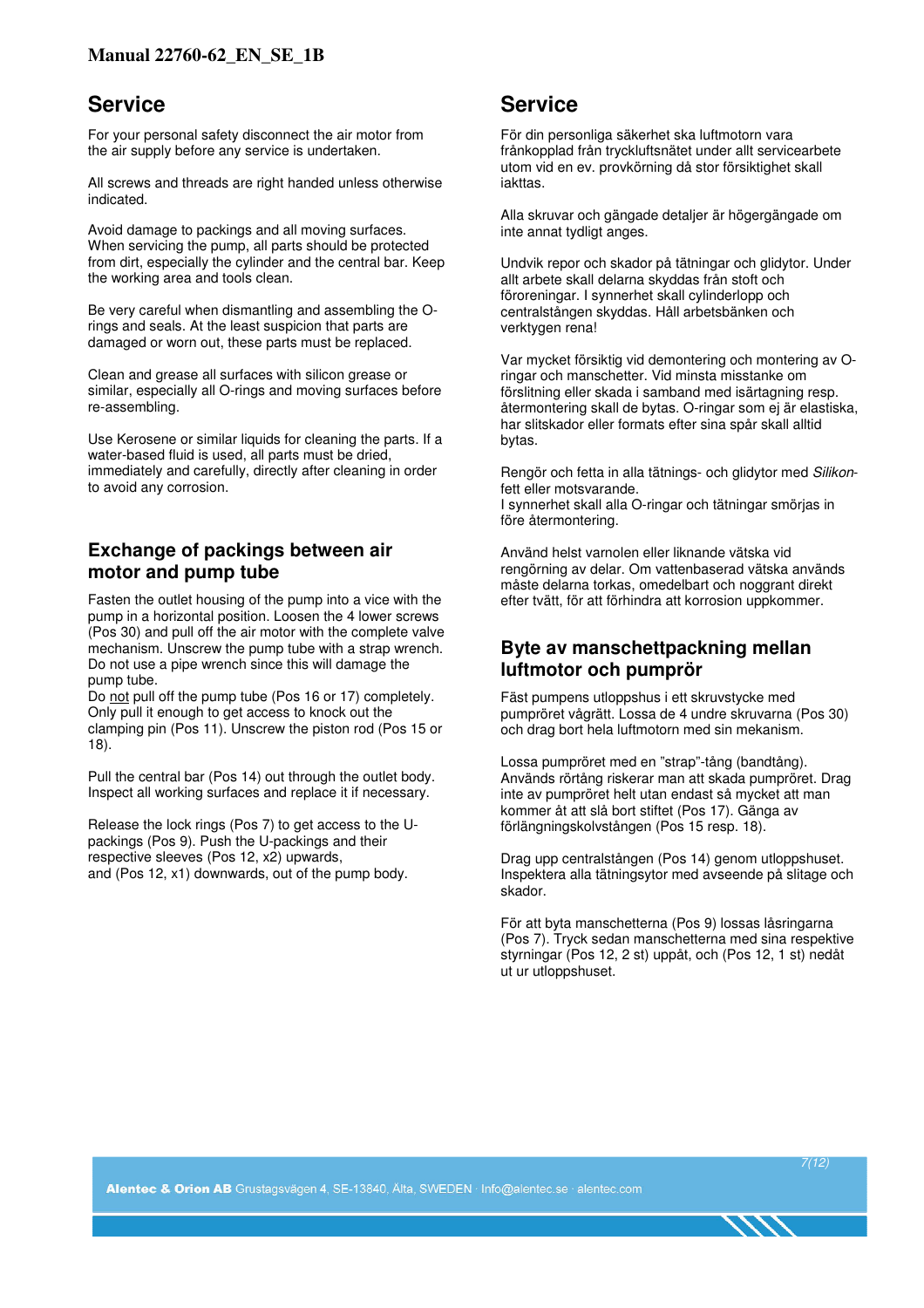### **Pump mechanism**

See the first 2 sections under "Exchange of packings between air motor and pump tube".

Pull off the pump tube (Pos 16 or 17) and change the cup seal (Pos 20). Also change the O-ring (Pos 10 or 13) depending on where the tube comes off.

Be careful to avoid any dirt getting in and around the piston assembly. Replace all parts that are worn or damaged.

If you suspect dirt in the bottom valve (Pos 21 or 28) unscrew the valve for inspection. If the bottom valve is removed, the O-ring (Pos 13) between the bottom valve and the pump tube must be replaced.

When reassembling, seal the pump tube against the adapter with Loctite sealant or similar. **Do not** use flax or Teflon tape. The O-ring (Pos 24) will seal against leakage between foot valve and pump tube.

### **Air motor**

Fasten the outlet housing of the pump into a vice in a vertical position. Loosen the 4 screws in the lid. Remove the lid. Air supply nipple (Pos 2) is sealed by 2 O-rings in the valve mechanism.

To inspect the air filter (Pos 3), you carefully thread a screw, M6 or W $\frac{1}{4}$ ,  $\frac{1}{2}$  to 1 turn inside the filter. Pull up and clean or replace the filter.

Loosen the silencer's (Pos 22) 4 screws (Pos 29) and remove the protective cover (Pos 26). Unscrew the 6 screws (Pos 23), which keep the mechanism (Pos 1) in position.

Do not loosen any of the O-rings between the air motor and valve mechanism. Use some silicon grease to keep them in place.

It is now possible to inspect the valve mechanism and exchange it or replace the valve spool kit (Pos 25).

To inspect the air motor cylinder, loosen the 4 lower screws (Pos 30). Pull the air motor off from the air piston. Change all damaged or worn parts and reassemble in reverse order.

It is important to lubricate all parts and seals with Silicon grease before re-assembling. **No other grease should be used.** 

#### **Pumprör**

Se de 2 första punkterna under "Byte av manschettpackning mellan luftmotor och pumprör".

Drag av pumpröret (pos 16 resp. 17). Byt manschett (Pos 20), och O-ringen (Pos 10 eller 13) beroende på vart röret lossnar.

Vid återmontering ska pumpröret låsas och tätas med Loctite VVS-tätning eller liknande låsvätska. Använd **inte** lin, blånor eller teflontejp.

Var uppmärksam på om det finns partiklar eller andra föroreningar i eller på kolven och dess delar. Byt ut alla delar som kan anses slitna eller skadade.

Om man misstänker att det finns smuts eller föroreningar i bottenventilen (Pos 21 resp. 28) kan denna tas bort för inspektion och kontroll. Om bottenventilen tas bort ska Oringen (Pos 24) mellan rör och bottenventil bytas.

## **Luftmotor**

Fäst pumpens utloppshus i ett skruvstycke med pumpröret nedåt. Lossa de 4 skruvarna i locket, och ta loss locket. Luftanslutningsnippeln (Pos 2) sitter fast i växlingsmekanismen med 2 O-ringar.

För att ta bort luftfiltret (Pos 3), gängar man försiktigt ned en M6-skruv (W¼") ½ till 1 varv inuti filtret. Drag upp filtret och gör rent eller byt det.

Lossa ljuddämparens (Pos 22) 4 skruvar (Pos 29) och drag sedan av skyddsplåten (Pos 26). Tag bort de 6 skruvarna (Pos 23) som håller mekanismen på plats.

OBS! Tappa inte bort O-ringarna som sitter mellan cylindern och mekanismen. Det går att hålla dem på plats med hjälp av lite silikonfett.

Nu kan man inspektera mekanismen och byta ut den (Pos 1), eller byta ut spolen med sina delar (Pos 25):

För att inspektera cylindern lossas de 4 undre skruvarna (Pos 30). Lyft sedan av motorcylindern och undersök den. Byt ut slitna eller skadade delar och återmontera i omvänd ordning.

Inspektera mekanismens tätningar med avseende på slitage och skador. Det får inte finnas några skador på tätningsläpparna, varken de små som sitter i mekanismen eller den stora som tätar mot cylinderväggen.

Fetta alltid in alla glid- och tätningsytor med Silikon-fett före återmonteringen. Inget annat fett får användas.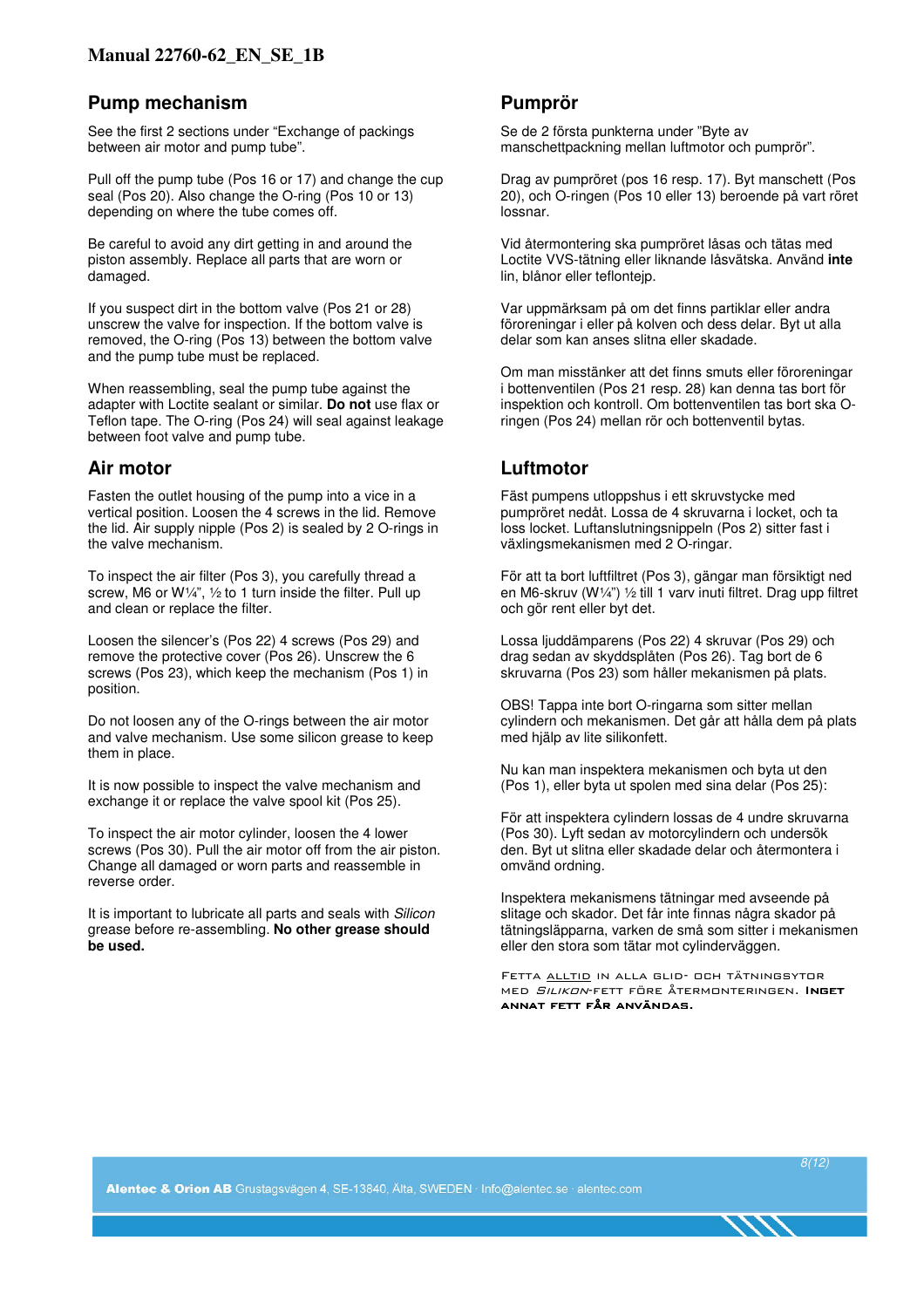# **Trouble shooting**

| Symptom                                                          | <b>Possible Fault</b>                                           | <b>Solution</b>                                                                                                         |
|------------------------------------------------------------------|-----------------------------------------------------------------|-------------------------------------------------------------------------------------------------------------------------|
| Pump stationary, or<br>runs very slowly                          | No or low air pressure.                                         | Check the air line valve, regulator and quick coupler.                                                                  |
|                                                                  | Faulty air motor.                                               | Check air motor mechanism. Check seals as required and<br>replace any faulty parts.                                     |
|                                                                  | Blocked air inlet filter                                        | Change or clean the air inlet filter                                                                                    |
|                                                                  | Ice blocking air exhaust                                        | Inspect for possibl condensate in air filter or, if the pump has<br>"raced", that there is no leakage in the pipe work. |
|                                                                  | Foreign object jamming the<br>movement of the central bar.      | As above. Check for free movement and for foreign objects in<br>piston valve etc.                                       |
| Pump reciprocating<br>but not delivering                         | No oil                                                          | Check oil level in drum/tank in relation to riser tube/outlet<br>point.                                                 |
|                                                                  | Float valve jammed (if fitted).                                 | Make sure the float valve is free to move as required.                                                                  |
|                                                                  | Foot valve inoperative.                                         | Check spring and ball for correct operation and seating.<br>Check for foreign objects jammed in foot valve.             |
|                                                                  | Piston valve or seals worn out.                                 | Check for foreign objects in piston valve seat. Check seals for<br>wear and damage.                                     |
| Oil is coming out of<br>the "leakage" hole in<br>the outlet body | Packing between air motor and<br>pump is worn out or damaged.   | See "Service, exchange of packings between air motor and<br>pump tube".                                                 |
| Pump is running<br>despite the outlet<br>being closed            | Packing on the lower piston<br>assembly is worn out or damaged. | See "Service to pump mechanism".                                                                                        |
|                                                                  | Dirt in the bottom valve or in the<br>lower piston assembly.    | See "Service to pump mechanism".                                                                                        |

# **Felsökning**

| Symtom                                                      | <b>Trolig orsak</b>                                            | <b>Atgärd</b>                                                                                                                                                                                       |
|-------------------------------------------------------------|----------------------------------------------------------------|-----------------------------------------------------------------------------------------------------------------------------------------------------------------------------------------------------|
| Pumpen går ej.                                              | Ingen eller låg lufttillförsel.                                | Kontrollera luftledningens ventil, regulator och snabbkoppling.                                                                                                                                     |
|                                                             | Sliten eller skadad luftmotor.                                 | Se "service luftmotor".                                                                                                                                                                             |
| Pumpen går ojämnt<br>och hacker.                            | Is I luftmotormekanism.                                        | Töm luftledningens vattenavskiljare på kondensat och vänta<br>några minuter före återstart så isen smälter. Om pumpen<br>"rusat", m kontrollera att det inte finns något läckage i<br>rörledningen. |
| Pumpen rusar och<br>det kommer ingen                        | Fatet tomt.                                                    | Byt oljefat.                                                                                                                                                                                        |
| olja.                                                       | Smuts I bottenventil eller i<br>vätskekolv.                    | Se "service pumprör".                                                                                                                                                                               |
| Olja kommer ut<br>genom läckagehålet<br><i>i</i> pumphuset. | Packningen mellanluftmotor och<br>pumprör skadad eller sliten. | Se "service luftmotor"                                                                                                                                                                              |
| Pumpen går trots att<br>utloppet är stängt.                 | Packningen på vätskekolven sliten<br>eller skadad.             | Se "service pumprör"                                                                                                                                                                                |
|                                                             | Smuts eller förorening i<br>bottenventil eller vätskekolv.     | Se "service pumprör"                                                                                                                                                                                |

Alentec & Orion AB Grustagsvägen 4, SE-13840, Älta, SWEDEN · Info@alentec.se · alentec.com

9(12)

1111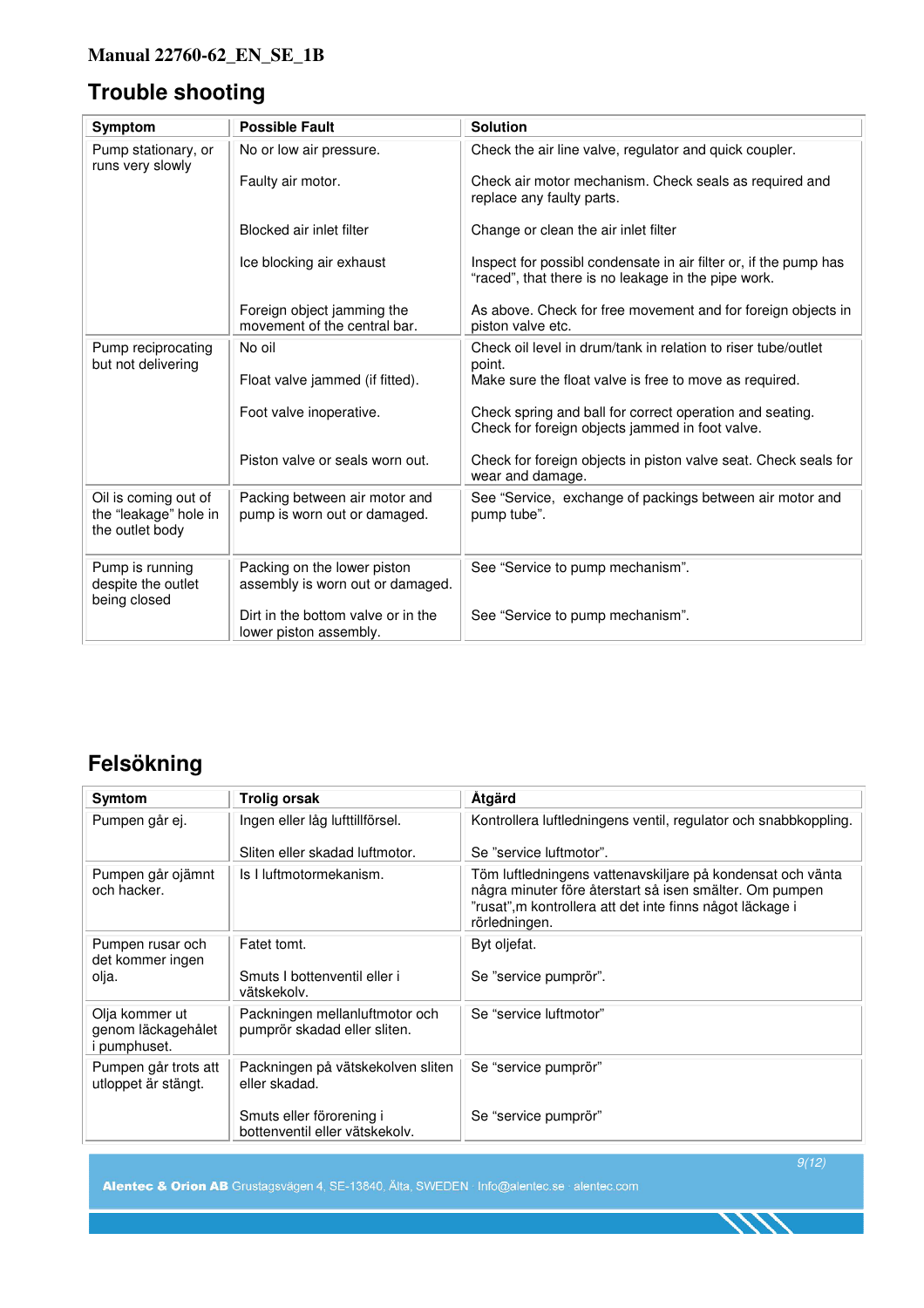# **Spare part kits/ Reservdelssatser**

| Part NO.  | Consist of:                                                                                                                                                                                                               | Består av:                                                                                                                                                                                                       | Pos.                                                                            | Quantity/<br>Antal                                                                                                                                                                   |
|-----------|---------------------------------------------------------------------------------------------------------------------------------------------------------------------------------------------------------------------------|------------------------------------------------------------------------------------------------------------------------------------------------------------------------------------------------------------------|---------------------------------------------------------------------------------|--------------------------------------------------------------------------------------------------------------------------------------------------------------------------------------|
| 242 61 16 | Packing kit air motor<br>O-ring<br>$O$ -ring<br>U-packing<br>$O$ -ring<br>Clamping pin<br>Sleeve<br>$O$ -ring<br>U-packing<br>$O$ -ring                                                                                   | Packningssats luftmotor<br>O-ring<br>$O$ -ring<br>V-manschett<br>O-ring<br>Rörpinne<br>Hylsa<br>$O$ -ring<br>V-manschett<br>$O$ -ring                                                                            | 4<br>8<br>9<br>10<br>11<br>12<br>13<br>20<br>24                                 | 3<br>$\overline{c}$<br>$\overline{c}$<br>1<br>1<br>2<br>1<br>1<br>1                                                                                                                  |
| 242 61 17 | Major repair kit air motor<br>Mechanism complete(1425260)<br>$O$ -ring<br>Piston<br>O-ring<br>Lock ring<br>O-ring<br>U-packing<br>$O$ -ring<br>Clamping pin<br>Sleeve<br>$O$ -ring<br>Silencer<br>Screw<br>Screw<br>Screw | Renoveringssats luftmotor<br>Mekanism komplett(1425260)<br>$O$ -ring<br>Kolv<br>O-ring<br>Låsring<br>O-ring<br>V-manschett<br>O-ring<br>Rörpinne<br>Hylsa<br>$O$ -ring<br>Ljuddämpare<br>Skruv<br>Skruv<br>Skruv | 1<br>4<br>5<br>6<br>7<br>8<br>9<br>10<br>11<br>12<br>13<br>22<br>23<br>29<br>30 | 1<br>3<br>1<br>1<br>$\overline{\mathbf{c}}$<br>$\overline{c}$<br>$\overline{c}$<br>1<br>1<br>2<br>$\mathbf{1}$<br>1<br>$\overline{\mathbf{c}}$<br>$\boldsymbol{2}$<br>$\overline{2}$ |
| 142 52 60 | <b>Mechanism complete</b><br>Complete mechanism with all O-rings and<br>sealings, incl Pos 2 and 3                                                                                                                        | <b>Mekanism komplett</b><br>Komplett mekanism med alla O-ringar och<br>tätningar, inkl. Pos 2 och 3                                                                                                              | 1                                                                               | 1                                                                                                                                                                                    |
| 142 52 25 | Air inlet kit<br>Air inlet adapter<br>O-ring<br>Air filter                                                                                                                                                                | Luftanslutningssats<br>Anslutningsnippel<br>O-ring<br>Luftfilter                                                                                                                                                 | 2<br>2<br>3                                                                     | 1<br>2<br>1                                                                                                                                                                          |
| 142 52 93 | Repair kit mechanism                                                                                                                                                                                                      | Renoveringssats mekansim                                                                                                                                                                                         | 25                                                                              | 1                                                                                                                                                                                    |
| 242 61 18 | Central bar kit<br>$O$ -ring<br>Clamping pin<br>Central bar                                                                                                                                                               | Renoveringssats pumprör<br>$O$ -ring<br>Rörpinne<br>Centralstång                                                                                                                                                 | 6<br>11<br>14                                                                   | 1<br>1<br>1                                                                                                                                                                          |
| 242 61 19 | Major repair kit pump tube<br>Lock ring<br>$O$ -ring<br>U-packing<br>$O$ -ring<br>Clamping pin<br>O-ring<br>Central bar<br>Piston, complete                                                                               | Renoveringssats pumprör<br>Låsring<br>$O$ -ring<br>V-manschett<br>$O$ -ring<br>Rörpinne<br>O-ring<br>Centralstång<br>Kolv, komplett                                                                              | 7<br>8<br>9<br>10<br>11<br>13<br>14<br>19                                       | 1<br>1<br>1<br>1<br>1<br>1<br>1                                                                                                                                                      |
| 242 61 24 | <b>Piston kit</b><br>Clamping pin<br>$O$ -ring<br>Piston, complete                                                                                                                                                        | Kolvsats<br>Rörpinne<br>O-ring<br>Kolv, komplett                                                                                                                                                                 | 11<br>13<br>19                                                                  | 1<br>1<br>1                                                                                                                                                                          |
| 28 5 85   | Drum adapter, complete                                                                                                                                                                                                    | Fatskruv, komplett                                                                                                                                                                                               | 27                                                                              | 1                                                                                                                                                                                    |
| 102 52 78 | Protective cover                                                                                                                                                                                                          | Skyddsplåt                                                                                                                                                                                                       | 26                                                                              | 1                                                                                                                                                                                    |
|           | Only for 22760<br>Endast för 22760                                                                                                                                                                                        |                                                                                                                                                                                                                  |                                                                                 |                                                                                                                                                                                      |
| 212 52 15 | Foot valve complete                                                                                                                                                                                                       | Bottenventil komplett                                                                                                                                                                                            | 28                                                                              | $\mathbf{1}$                                                                                                                                                                         |
| 242 61 20 | Pump tube kit<br>$O$ -ring<br>Clamping pin<br>U-packing<br>Pump tube                                                                                                                                                      | Pumprörssats<br>$O$ -ring<br>Rörpinne<br>V-manschett<br>Pumprör                                                                                                                                                  | 11<br>13<br>17<br>24                                                            | 1<br>1                                                                                                                                                                               |
| 242 61 21 | Piston rod kit<br>Clamping pin                                                                                                                                                                                            | Kolvstång komplett<br>Rörpinne                                                                                                                                                                                   | 11                                                                              | 2                                                                                                                                                                                    |
|           |                                                                                                                                                                                                                           |                                                                                                                                                                                                                  |                                                                                 | 10(12)                                                                                                                                                                               |

Alentec & Orion AB Grustagsvägen 4, SE-13840, Älta, SWEDEN · Info@alentec.se · alentec.com

1111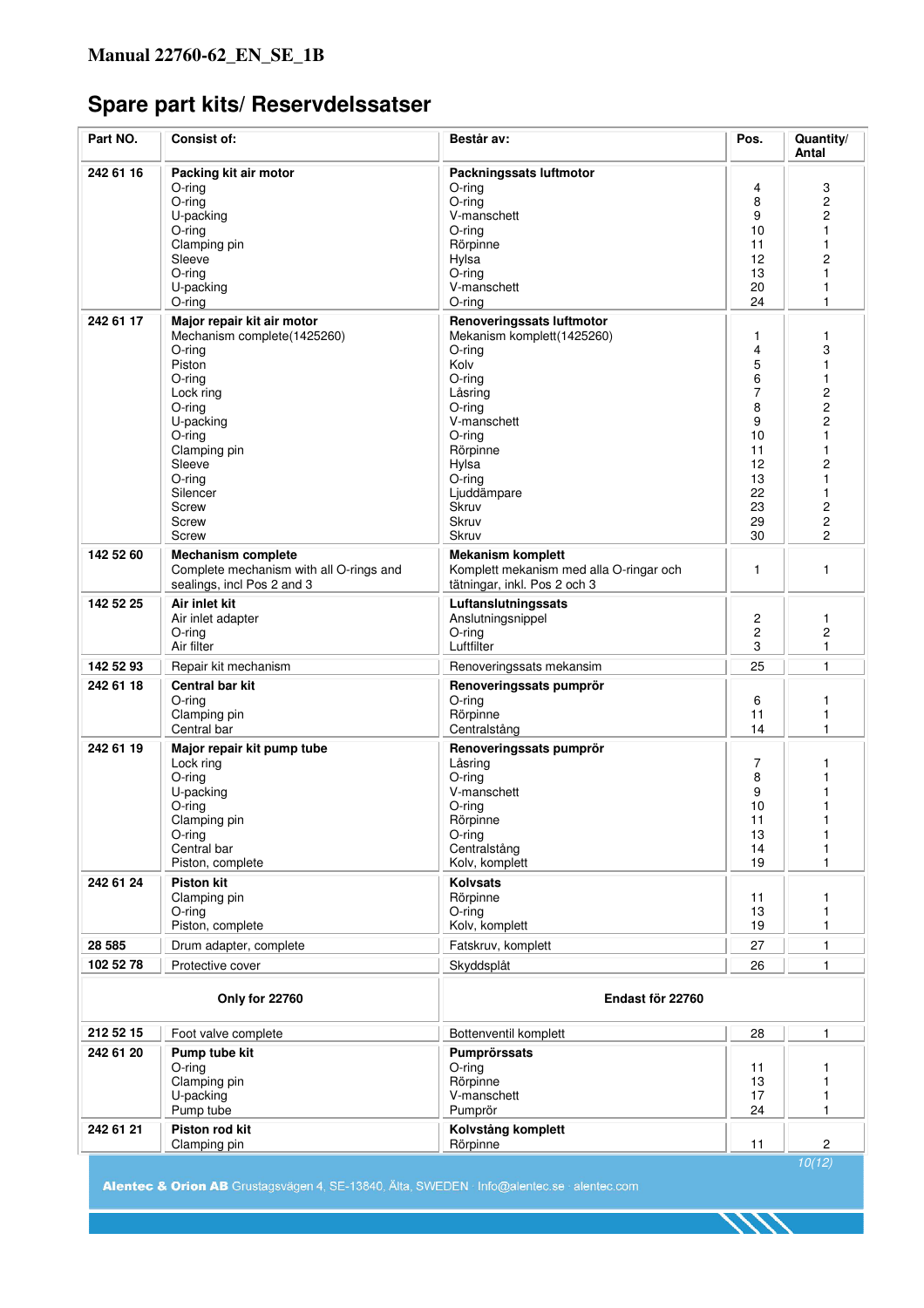|                | Piston rod          | Kolvstång             | 18 |   |
|----------------|---------------------|-----------------------|----|---|
|                |                     |                       |    |   |
|                |                     |                       |    |   |
|                |                     |                       |    |   |
|                |                     |                       |    |   |
|                |                     |                       |    |   |
| Only for 22762 |                     | Endast för 22762      |    |   |
| 212 51 96      | Foot valve complete | Bottenventil komplett | 21 |   |
| 242 61 22      | Pump tube kit       | Pumprör               |    |   |
|                | $O$ -ring           | $O$ -ring             | 11 |   |
|                | Clamping pin        | Rörpinne              | 13 |   |
|                | U-packing           | V-manschett           | 16 |   |
|                | Pump tube           | Pumprör               | 24 |   |
| 242 61 23      | Piston rod kit      | Kolvstång komplett    |    |   |
|                | Clamping pin        | Rörpinne              | 11 | 2 |
|                | Piston rod          | Kolvstång             | 15 |   |



Alentec & Orion AB Grustagsvägen 4, SE-13840, Älta, SWEDEN · Info@alentec.se · alentec.com

11(12)

111